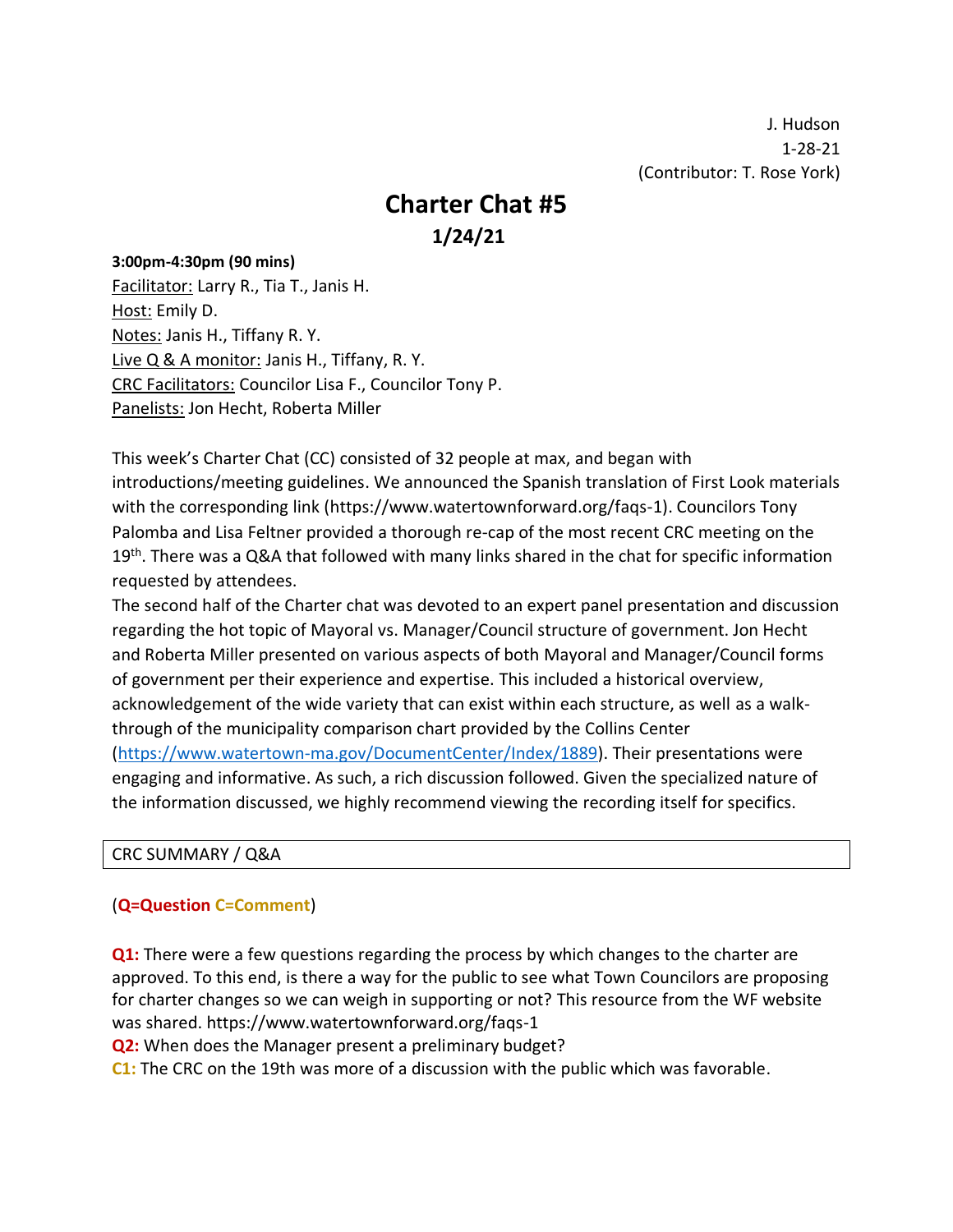## WATERTOWN GOVERNMENT MANAGER/MAYOR: PANEL

## (**Q=Question C=Comment**)

**Q1:** Structure and laws aside, what are the optimal norms for local good governance, and how can they be cultivated here in Watertown?

**Q2:** Opinion question posed to the panel: What would benefit Watertown the most?

**Q3:** How are term limits set, and can we revise these in the Charter?

**Q4:** Should the council have power or input in CEO/Manager being fired/hired?

**Q5:** How long has the TM been in his position?

**C1:** An attendee appreciated Jon's point that "Even within existing law and regulations, there is some degree of local discretion to create structures and procedures that are fair, just, resilient, and high-quality."

**C2:** An attendee reminded us that each structure of government involves a group of humans and their beliefs/behaviors. Laws and structure get you only so far, we must consider the individuals. If leaders aren't changing, how will keeping our current TM/Council government really lead to any change knowing that the same people will be in charge (and have their set ways of doing things)?

**C3:** Sentiments shared around prioritizing checks and balances.

**C4:** "Regarding down demographics; One of the issues that I've seen is the difficulties for these new demographics to get their voices heard/participate in government, especially in a town where many are life-long/generational families. How have these communities coped with bringing more diversity into municipal leadership? Were there certain programs/forms of governments /etc that lent themselves to that?"

**C5:** Lots of comments and concerns regarding the evaluation process of TM.

**C7:** "Now that there's more interest in local government (and the presidential campaigns are behind us), there's a crying need for more of this re: basic knowledge of what is, and what could be. Various schools and philanthropic initiatives are focusing on community leadership development."

**C8:** "The problem with long term office holding is entrenchment and interests."

**C9:** "I think we all need to be mindful of the magical ways in which hope and history meet. There's a huge wave of activism that's been in place across the land. My sense is that that's here in Watertown, too. How it finds expression in local government is a wondrous work-inprogress."

### CLOSING POLL & FEEDBACK

As is customary, this Charter Chat ended with a poll. We decided to get more specific with our closing poll in order to close the loop on the topics discussed. Below you will find the poll with results in yellow. No suggestions/feedback for future Charter Chats were expressed. As always, we appreciate the time and commitment of all involved.